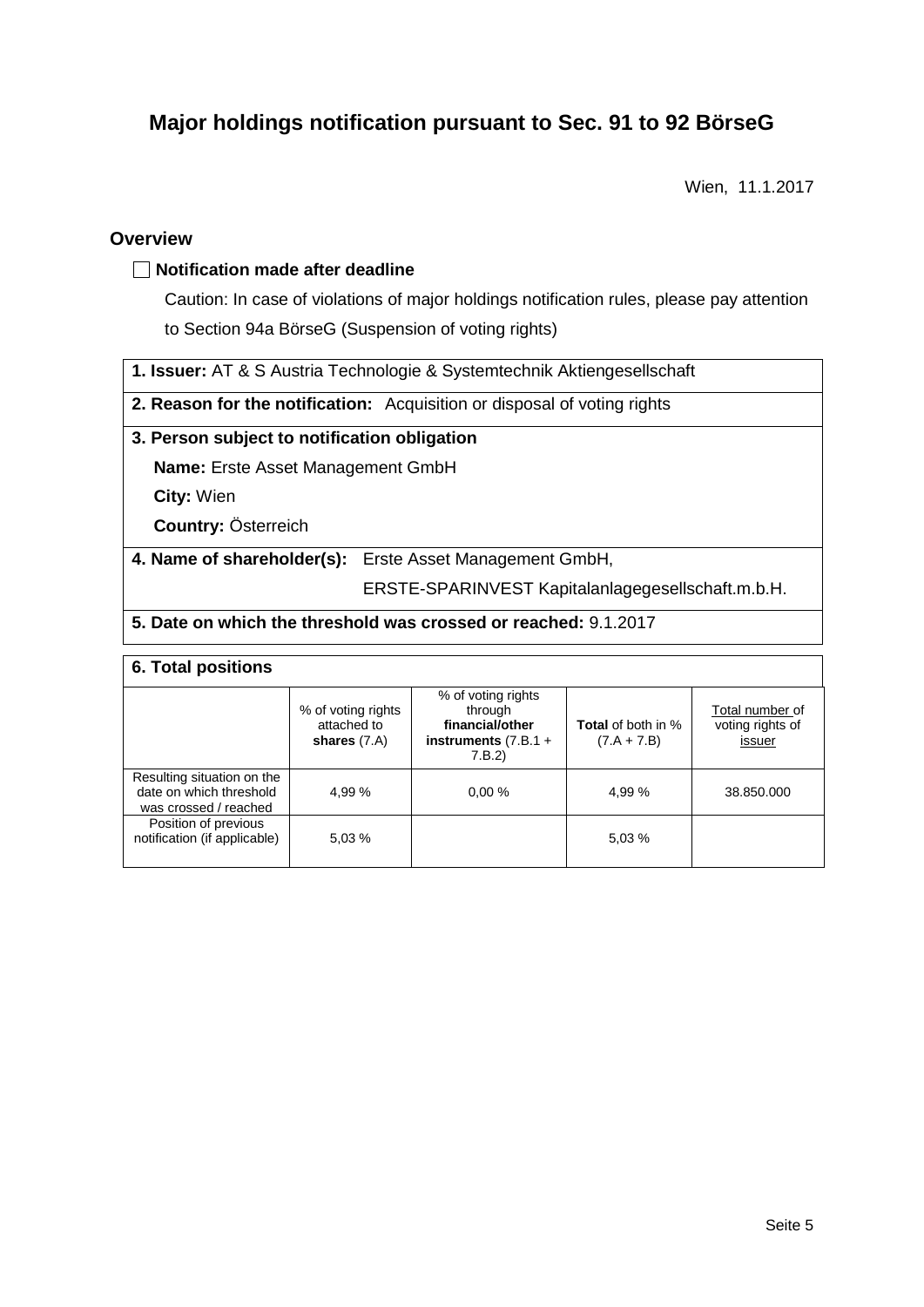# **Details**

# **7. Notified details of the resulting situation:**

| A: Voting rights attached to shares |                                  |                             |                           |                             |  |
|-------------------------------------|----------------------------------|-----------------------------|---------------------------|-----------------------------|--|
| <b>ISIN Code</b>                    |                                  | Number of voting rights     | % of voting rights        |                             |  |
|                                     | <b>Direct</b><br>(Sec 91 BörseG) | Indirect<br>(Sec 92 BörseG) | Direct<br>(Sec 91 BörseG) | Indirect<br>(Sec 92 BörseG) |  |
| AT0000969985                        |                                  | 1.940.126                   |                           | 4.99%                       |  |
| <b>SUBTOTAL A</b>                   | 1.940.126                        |                             | 4,99 %                    |                             |  |

| B 1: Financial / Other Instruments pursuant to Sec. 91a para. 1 No. 1 BörseG |                        |                     |                                                                                      |                    |  |
|------------------------------------------------------------------------------|------------------------|---------------------|--------------------------------------------------------------------------------------|--------------------|--|
| Type of instrument                                                           | <b>Expiration Date</b> | Exercise Period     | Number of voting<br>rights that may be<br>acquired if the<br>instrument is exercised | % of voting rights |  |
|                                                                              |                        |                     |                                                                                      |                    |  |
|                                                                              |                        | <b>SUBTOTAL B.1</b> |                                                                                      |                    |  |

| B 2: Financial / Other Instruments pursuant to Sec. 91a para. 1 No. 3 BörseG |                    |                    |                               |                            |                       |
|------------------------------------------------------------------------------|--------------------|--------------------|-------------------------------|----------------------------|-----------------------|
| Type of instrument                                                           | Expiration<br>Date | Exercise<br>Period | Physical /<br>Cash Settlement | Number of<br>voting rights | % of voting<br>rights |
|                                                                              |                    |                    |                               |                            |                       |
|                                                                              |                    |                    | <b>SUBTOTAL B.2</b>           |                            |                       |